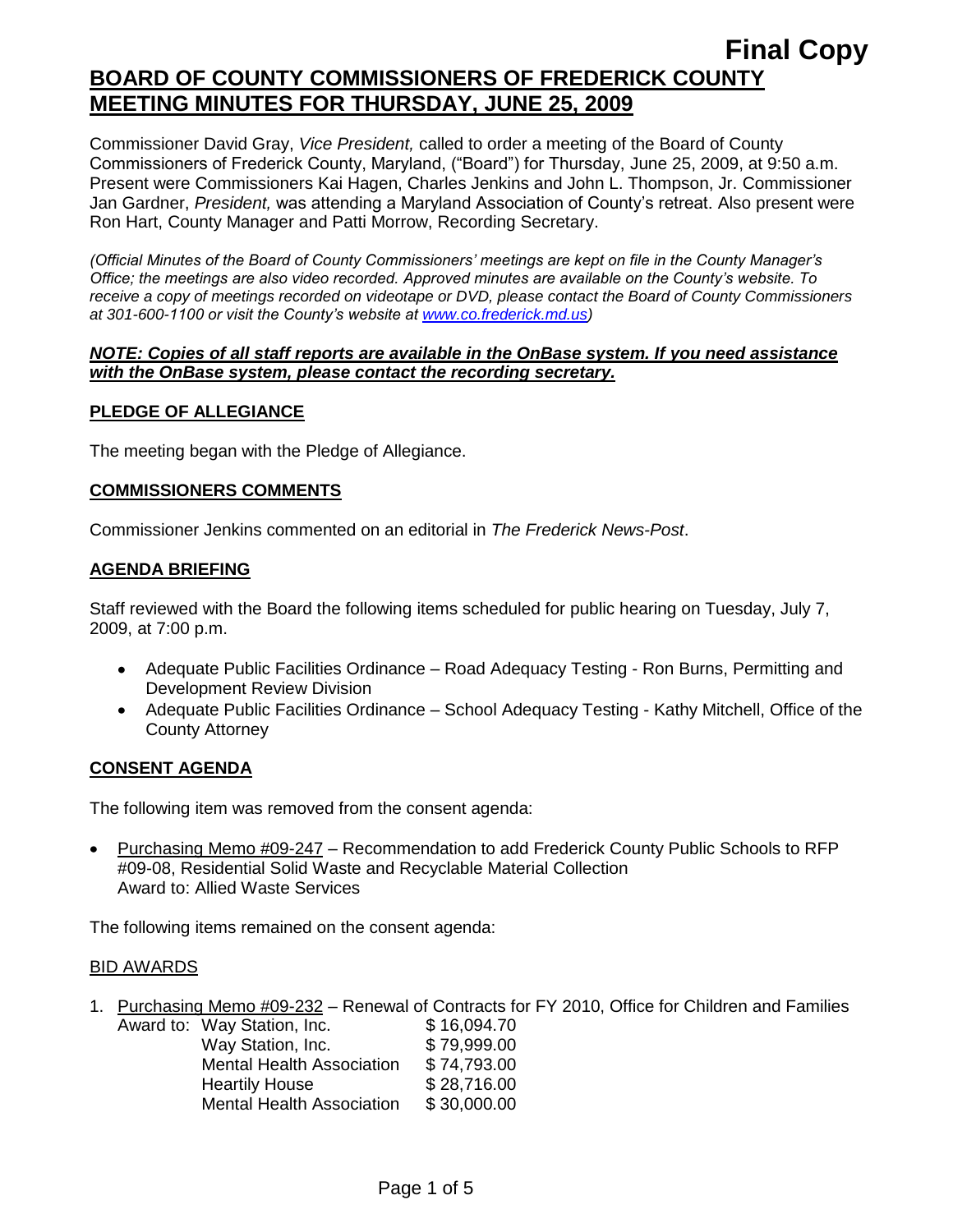## **Final Copy BOARD OF COUNTY COMMISSIONERS OF FREDERICK COUNTY MEETING MINUTES FOR THURSDAY, JUNE 25, 2009**

| Mental Health Association | \$68,136.00 |
|---------------------------|-------------|
| Way Station, Inc.         | \$56,491.00 |
| Mental Health Association | \$98,484.00 |

- 2. Purchasing Memo #09-244 Fire Alarm Testing and Maintenance Award to: SimplexGrinnell Award amount: \$82,578.17
- 3. Purchasing Memo #09-245 Renewal of Contract (Reference Bid #05-23) Vaulted Toilet Services Award to: Jet Septic Inc. Award amount: \$59,760.00
- 4. Purchasing Memo #09-246 Renewal of Contract (Reference Bid #07-16) Portable Toilet Services Award to: Site Services, LLC Award amount: \$86,514.50

#### BUDGET TRANSFERS

- 1. #BT-09-211, Housing, Citizens Services
- 2. #BT-09-212, Water and Sewer, Utilities and Solid Waste Management
- 3. #BT-09-213, Water and Sewer, Utilities and Solid Waste Management

#### BOARD OF EDUCATION (BOE) EXPENSE FUND AMENDMENT

### Current Expense Fund Amendment

1. #5-09

## **GRANTS**

- 1. FY 2009 Justice Assistance Grant (JAG) Interlocal Agreements between the City of Frederick and Frederick County – Marty Gallagher, Sheriff's Office
- 2. FY 2010 Budget/Functional Application for FY 2010 Community Partnership Agreement Award Christal Henson, Citizens Services Division
- 3. Infants and Toddlers Program American Recovery and Reinvestment Act Funds, Part I Application - Dr. Monica Grant, Health Services Division
- 4. FY 2010 Automated External Defibrillator Matching Grant Application to Maryland Institute for Emergency Medical Services Systems - Rick Himes, Fire and Rescue Services Division
- 5. Fire Prevention Grant Award from Factory Mutual Insurance Company and Associated Budget Transfer - Steve Leatherman, Fire and Rescue Services Division
- 6. Maryland Business Works FY 2009/2010 Grant Laurie Holden, Work Force Services
- 7. Department of Social Services Youth Summer Jobs 2010 Laurie Holden, Work Force Services
- 8. Division of Rehabilitation Services Youth Summer Jobs 2010 Laurie Holden, Work Force Services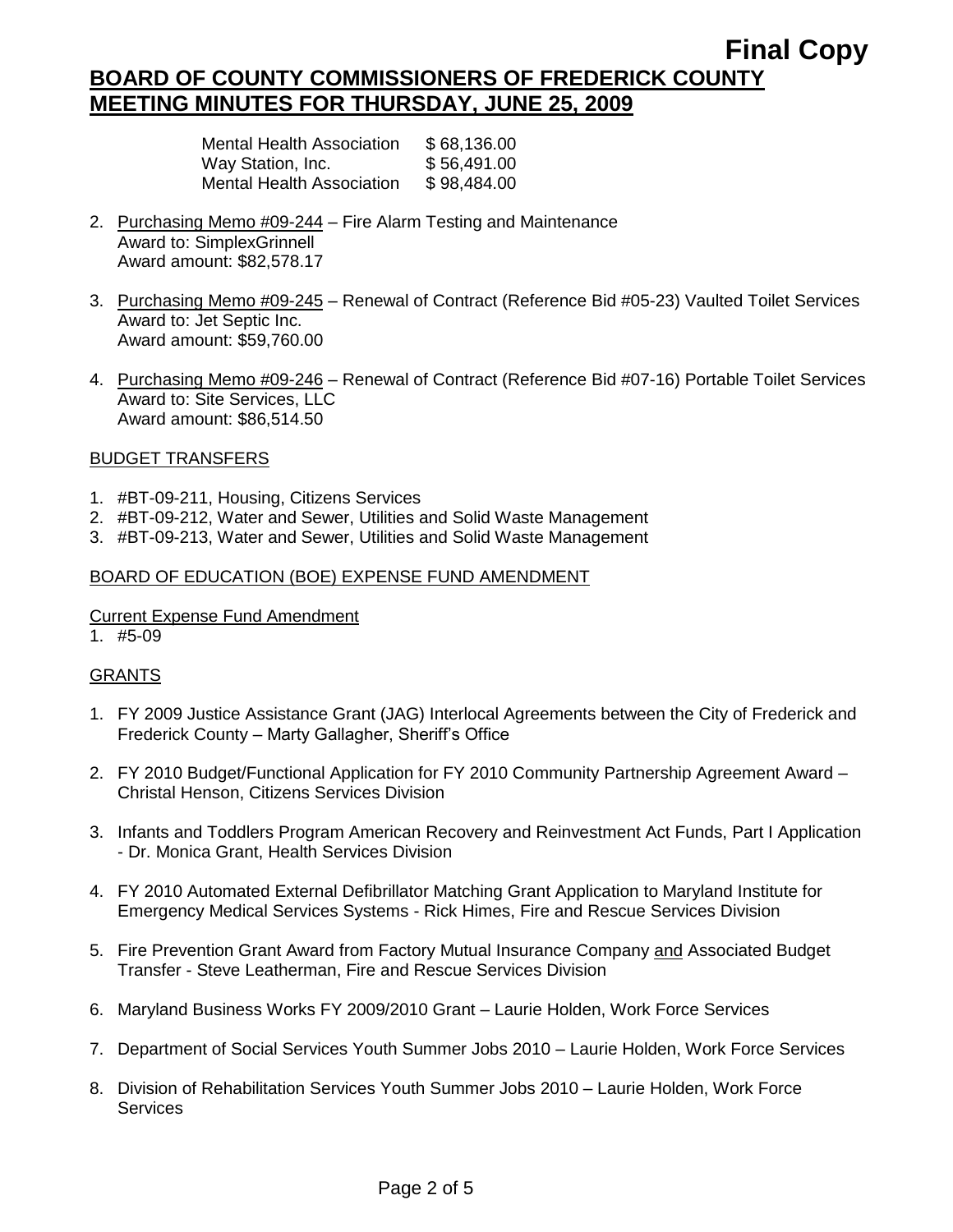## **BOARD OF COUNTY COMMISSIONERS OF FREDERICK COUNTY MEETING MINUTES FOR THURSDAY, JUNE 25, 2009**

## CHANGE ORDER

1. Inspection Change Order No. 1 - Ballenger-McKinney Bridge and Utilities Project - Rodney Winebrenner, Utilities and Solid Waste Management Division

Commissioner Jenkins moved to approve the consent agenda as amended. Commissioner Gray seconded the motion that passed 4-0 with Commissioner Gardner absent.

#### **Purchasing Memo #09-247 – Recommendation to add Frederick County Public Schools to RFP #09-08 Residential Solid Waste and Recyclable Material Collection – Hal Good, Finance Division**

Phil Harris and Mike Marschner, Utilities and Solid Waste Management Division, commented on the recommendation.

Commissioner Hagen moved to approve the staff recommendation as presented. Commissioner Jenkins seconded the motion that passed 4-0 with Commissioner Gardner absent.

By consensus, the Board requested the addition of Frederick Community College to the contract upon agreement with the contractor (Allied Waste).

## **ADMINISTRATIVE BUSINESS**

#### **Approval of Board of County Commissioners Meeting Minutes**

Commissioner Jenkins moved to approve the following meeting minutes. Commissioner Hagen seconded the motion that passed 4-0 with Commissioner Gardner absent.

- ◆ Thursday, April 23, 2009
- Thursday, April 23, 2009 (Afternoon)
- $\bullet$  Friday, April 24, 2009
- Tuesday, April 28, 2009
- Tuesday, April 28, 2009 (Evening)
- Tuesday, April 30, 2009
- $\blacklozenge$  Tuesday, May 5, 2009
- ◆ Tuesday, May 5, 2009 (Evening)

#### **Bid Award – Purchase Memo #09-248, Renewal of Contract for Interagency Family Preservation Services for FY 2010, Office for Children and Families - Hal Good, Finance Division**

Christal Henson, Citizens Services Division, and Dave Drees, Department of Social Services, commented on the bid award.

Commissioner Hagen moved to approve the staff report. Commissioner Jenkins seconded the motion that passed 4-0 with Commissioner Gardner absent.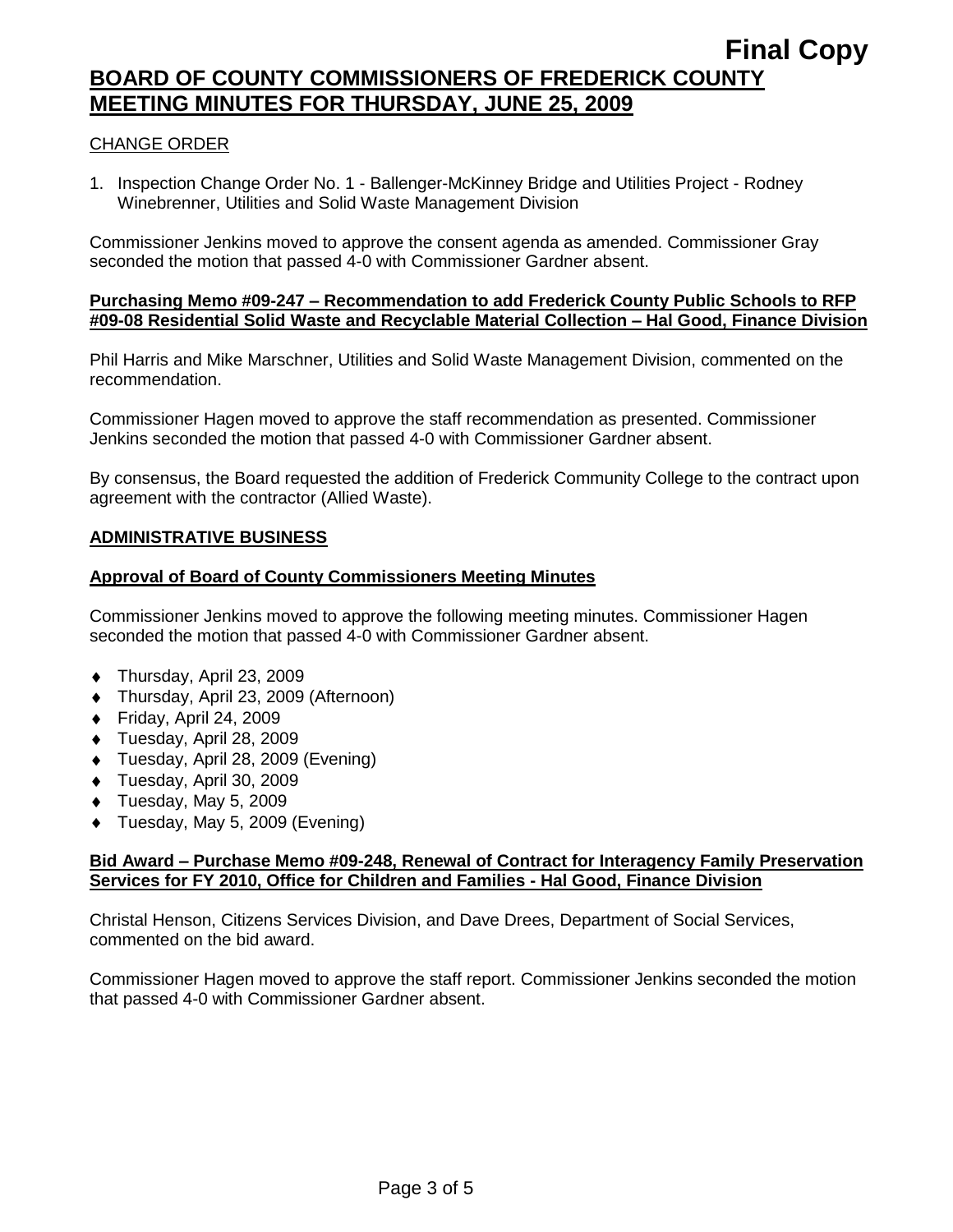## **Final Copy BOARD OF COUNTY COMMISSIONERS OF FREDERICK COUNTY MEETING MINUTES FOR THURSDAY, JUNE 25, 2009**

### **Mechanical Systems Commissioning for Citizens Care and Rehabilitation Center and Montevue Home - David Grossweiler, Public Works Division**

Bruce Johnson and Hal Good, Finance Division, and Al Hudak and Chuck Nipe, Public Works Division, participated in the discussion.

Commissioner Hagen moved to approve the staff report. Commissioner Jenkins seconded the motion that passed 3-1 with Commissioner Thompson opposed and Commissioner Gardner absent.

### **Animal Control Outdoor Kennel Site Plan Enforcement - Darlene Bucciero, Public Works Division**

Dave Grossweiler, Public Works Division, presented the staff report.

Commissioner Jenkins moved to approve the staff report. Commissioner Hagen seconded the motion that passed 4-0 with Commissioner Gardner absent.

#### **Allegheny Power Right-of-Way Agreement for Libertytown Park Concession Building – Sue Putnam, Public Works Division**

Commissioner Hagen moved to approve the staff report. Commissioner Jenkins seconded the motion that passed 4-0 with Commissioner Gardner absent.

#### **WORKSESSION**

#### **Appointments/Reappointments to Boards/Commissions/Committees - Joyce Grossnickle, Office of the County Manager**

#### Electrical Board

Chip Horn, Chairperson, Board, addressed the Board.

Commissioner Hagen moved to reappoint Scott Mercer to serve a five-year term to expire June 30, 2014, and appoint Steve Weller to fill an unexpired term to expire June 30, 2012. Commissioner Jenkins seconded the motion that passed 4-0 with Commissioner Gardner absent.

#### **COMMISSIONERS' COMMENTS**

Commissioner Thompson commented on the Jefferson Tech Park bridge issue.

## **PUBLIC COMMENTS**

None.

## **QUESTIONS - PRESS**

None.